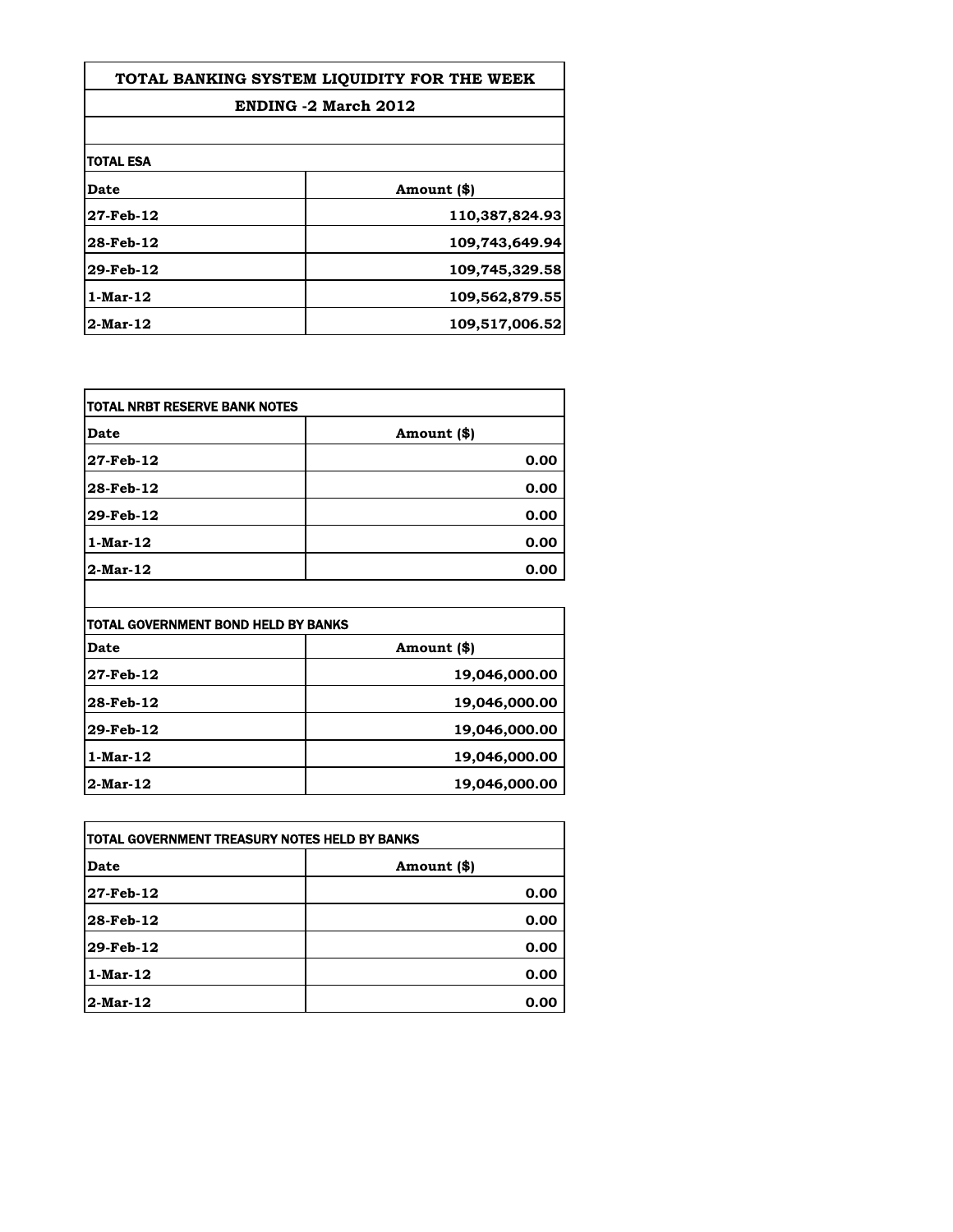| TOTAL BANKING SYSTEM LIQUIDITY FOR THE WEEK |                |
|---------------------------------------------|----------------|
| <b>ENDING -9 March 2012</b>                 |                |
|                                             |                |
|                                             |                |
| Date                                        | Amount (\$)    |
| 5-Mar-12                                    | 98,776,846.02  |
| 6-Mar-12                                    | 116,360,741.76 |
| $7-Mar-12$                                  | 117,904,718.23 |
| 8-Mar-12                                    | 117,868,353.31 |
| $9$ -Mar-12                                 | 118,372,554.99 |

| itotal NRBT RESERVE BANK NOTES |             |
|--------------------------------|-------------|
| <b>Date</b>                    | Amount (\$) |
| 5-Mar-12                       | 0.00        |
| $6$ -Mar-12                    | 0.00        |
| 7-Mar-12                       | 0.00        |
| 8-Mar-12                       | 0.00        |
| 9-Mar-12                       | 0.00        |

| <b>TOTAL GOVERNMENT BOND HELD BY BANKS</b> |               |
|--------------------------------------------|---------------|
| Date                                       | Amount (\$)   |
| 5-Mar-12                                   | 19,046,000.00 |
| $6$ -Mar-12                                | 19,046,000.00 |
| 7-Mar-12                                   | 19,046,000.00 |
| 8-Mar-12                                   | 19,046,000.00 |
| $9-Mar-12$                                 | 19,046,000.00 |

| TOTAL GOVERNMENT TREASURY NOTES HELD BY BANKS |             |
|-----------------------------------------------|-------------|
| Date                                          | Amount (\$) |
| 5-Mar-12                                      | 0.00        |
| $6$ -Mar-12                                   | 0.00        |
| 7-Mar-12                                      | 0.00        |
| 8-Mar-12                                      | 0.00        |
| $9-Mar-12$                                    | 0.00        |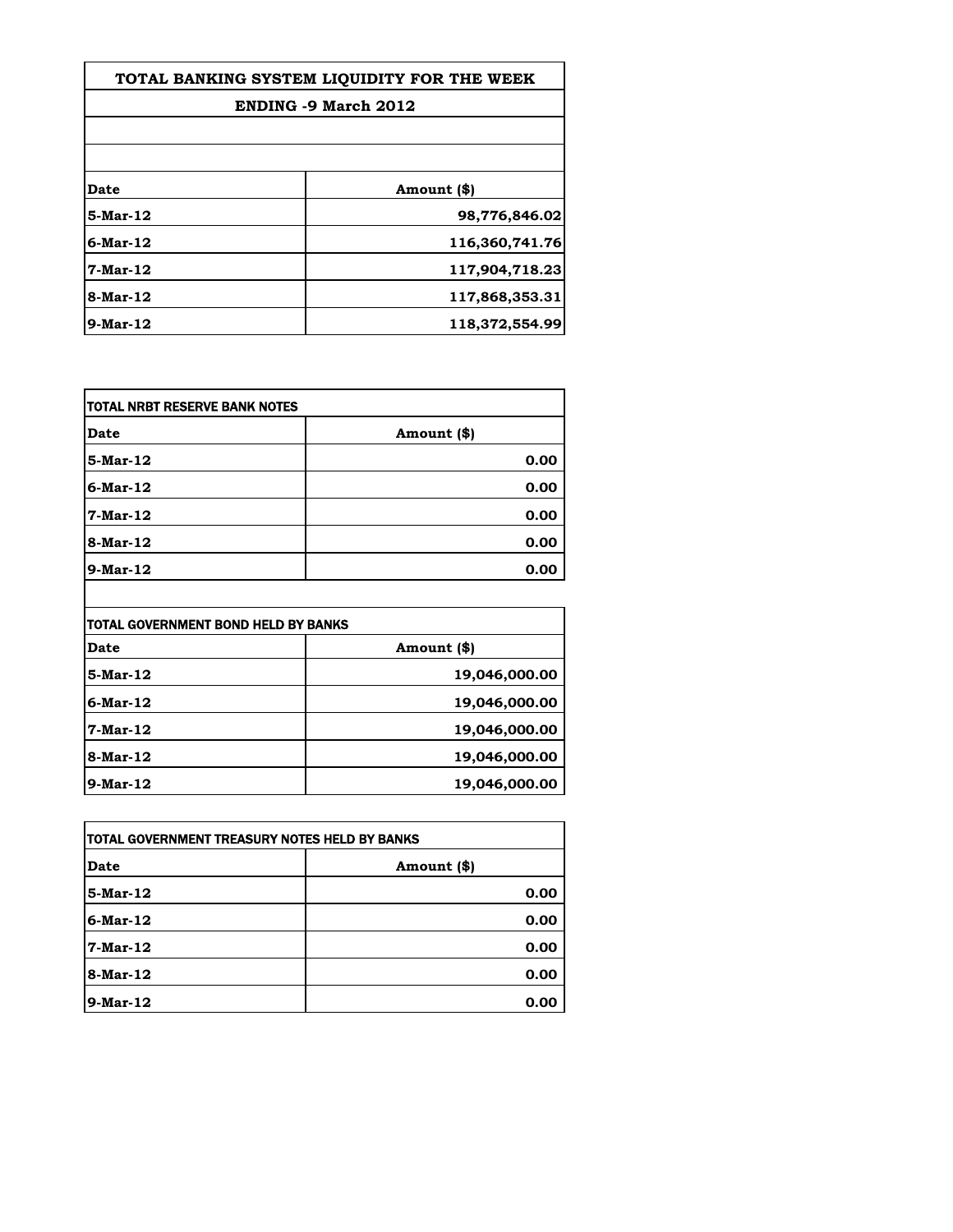| TOTAL BANKING SYSTEM LIOUIDITY FOR THE WEEK |                |
|---------------------------------------------|----------------|
| ENDING -16 March 2012                       |                |
|                                             |                |
|                                             |                |
| Date                                        | Amount (\$)    |
| 12-Mar-12                                   | 118,385,483.17 |
| 13-Mar-12                                   | 117,566,716.15 |
| 14-Mar-12                                   | 117,563,730.03 |
| 15-Mar-12                                   | 118,220,482.18 |
| 16-Mar-12                                   | 117,877,308.64 |

| Date      | Amount (\$) |
|-----------|-------------|
| 12-Mar-12 | 0.00        |
| 13-Mar-12 | 0.00        |
| 14-Mar-12 | 0.00        |
| 15-Mar-12 | 0.00        |
| 16-Mar-12 | 0.00        |

| Date            | Amount (\$)   |
|-----------------|---------------|
| 12-Mar-12       | 19,046,000.00 |
| 13-Mar-12       | 19,046,000.00 |
| 14-Mar-12       | 19,046,000.00 |
| 15-Mar-12       | 19,046,000.00 |
| $16$ -Mar- $12$ | 19,046,000.00 |

| TOTAL GOVERNMENT TREASURY NOTES HELD BY BANKS |             |
|-----------------------------------------------|-------------|
| Date                                          | Amount (\$) |
| $12$ -Mar- $12$                               | 0.00        |
| 13-Mar-12                                     | 0.00        |
| 14-Mar-12                                     | 0.00        |
| 15-Mar-12                                     | 0.00        |
| 16-Mar-12                                     | 0.00        |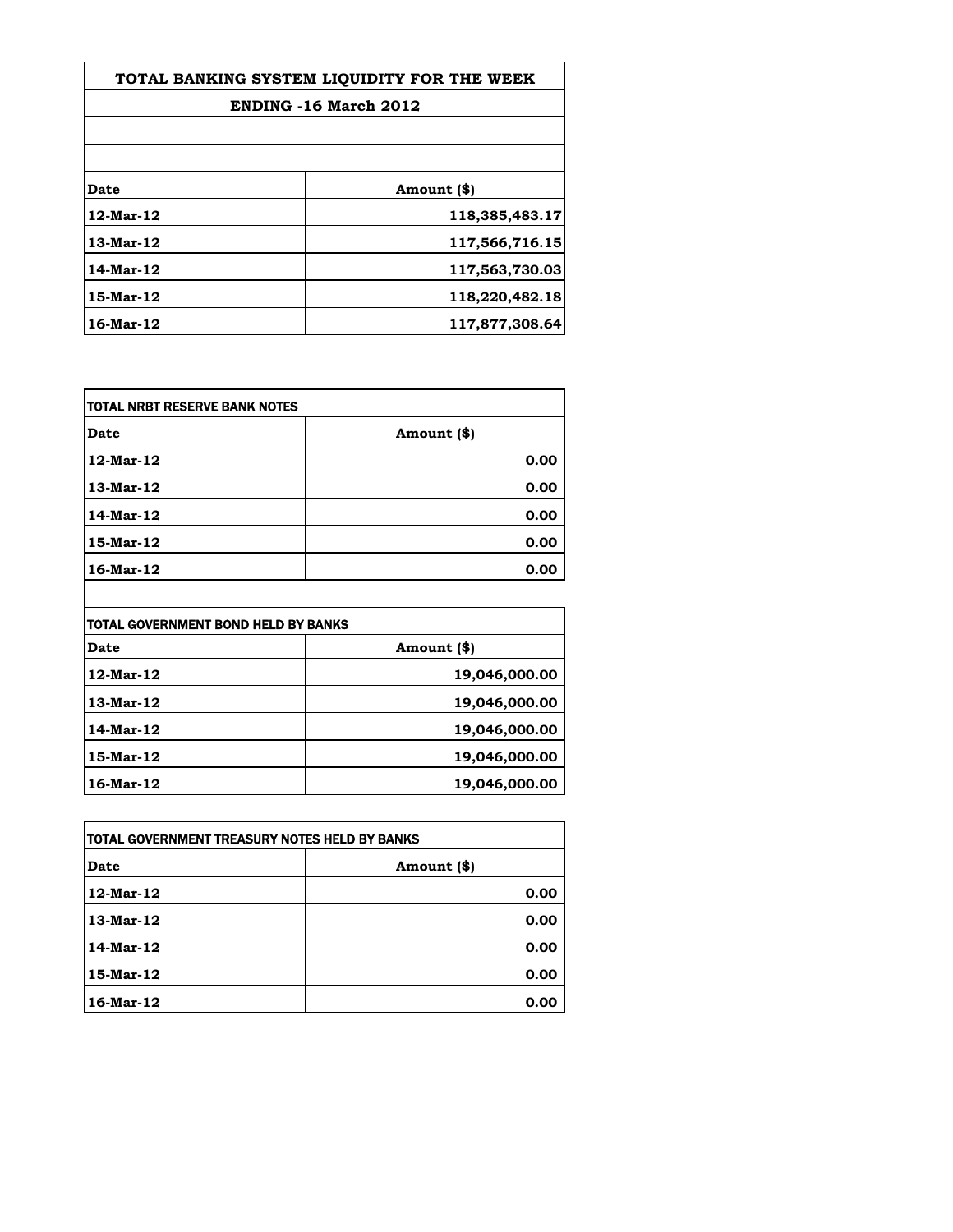| TOTAL BANKING SYSTEM LIQUIDITY FOR THE WEEK |                |
|---------------------------------------------|----------------|
| ENDING -23 March 2012                       |                |
|                                             |                |
| Date                                        | Amount (\$)    |
| 19-Mar-12                                   | 117,738,889.61 |
| 20-Mar-12                                   | 118,045,022.63 |
| 21-Mar-12                                   | 115,294,261.47 |
| 22-Mar-12                                   | 119,068,400.92 |
| 23-Mar-12                                   | 119,487,444.74 |

| <b>TOTAL NRBT RESERVE BANK NOTES</b> |             |
|--------------------------------------|-------------|
| <b>Date</b>                          | Amount (\$) |
| 19-Mar-12                            | 0.00        |
| 20-Mar-12                            | 0.00        |
| 21-Mar-12                            | 0.00        |
| 22-Mar-12                            | 0.00        |
| 23-Mar-12                            | 0.00        |

| <b>TOTAL GOVERNMENT BOND HELD BY BANKS</b> |               |
|--------------------------------------------|---------------|
| Date                                       | Amount (\$)   |
| 19-Mar-12                                  | 19,046,000.00 |
| 20-Mar-12                                  | 19,046,000.00 |
| $21$ -Mar-12                               | 19,046,000.00 |
| 22-Mar-12                                  | 19,046,000.00 |
| 23-Mar-12                                  | 19,046,000.00 |

 $\overline{\phantom{a}}$ 

| ITOTAL GOVERNMENT TREASURY NOTES HELD BY BANKS |             |
|------------------------------------------------|-------------|
| Date                                           | Amount (\$) |
| 19-Mar-12                                      | 0.00        |
| 20-Mar-12                                      | 0.00        |
| 21-Mar-12                                      | 0.00        |
| 22-Mar-12                                      | 0.00        |
| 23-Mar-12                                      | 0.00        |